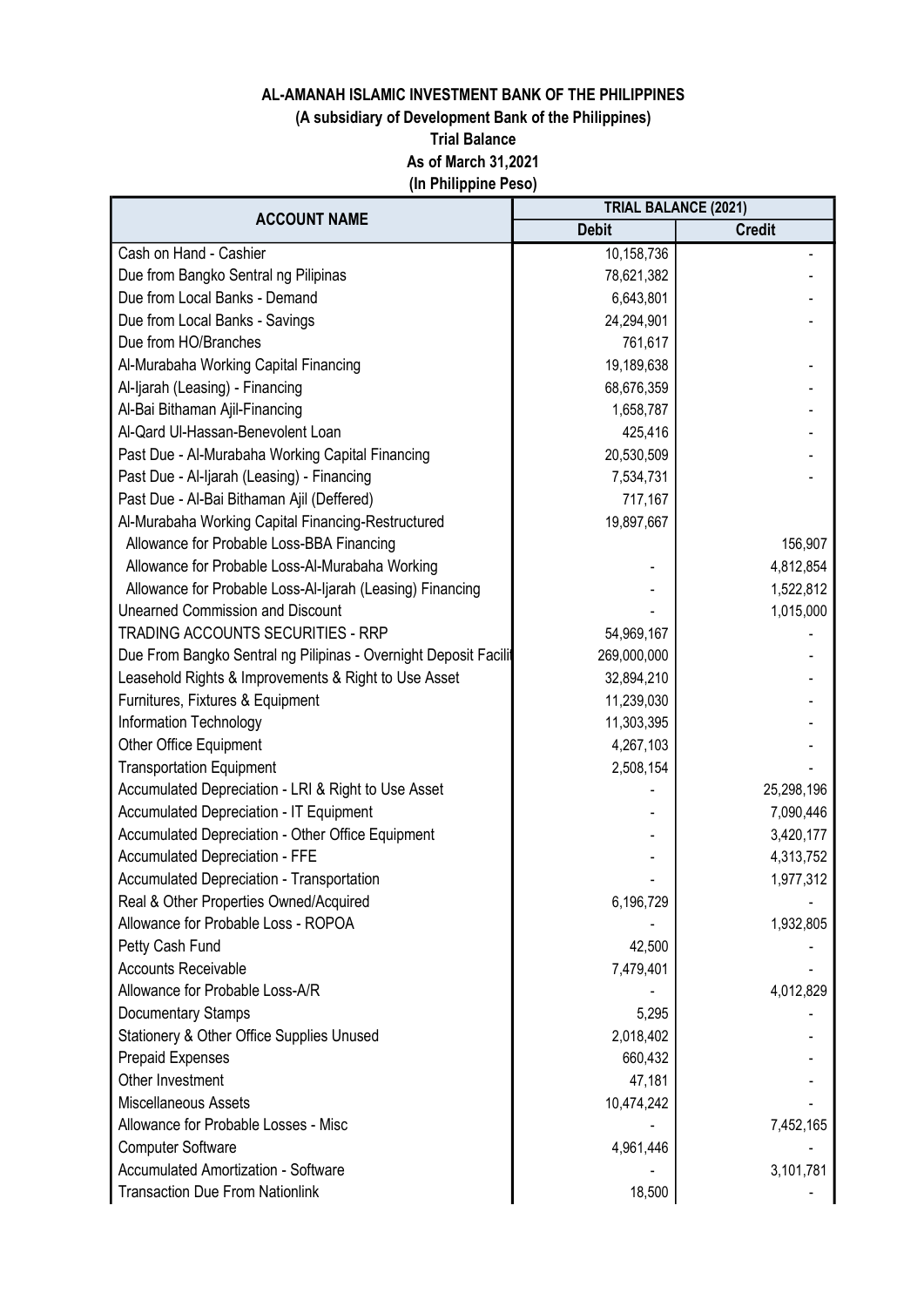# (A subsidiary of Development Bank of the Philippines)

Trial Balance

As of March 31,2021

(In Philippine Peso)

| <b>ACCOUNT NAME</b>                                       | <b>TRIAL BALANCE (2021)</b> |               |
|-----------------------------------------------------------|-----------------------------|---------------|
|                                                           | <b>Debit</b>                | <b>Credit</b> |
| Industrial Loans - Private Individuals for Other Purposes | 9,415,685                   |               |
| Small and Medium Enterprise Loans                         | 2,022,010                   |               |
| Small and Medium Enterprise Loans (Restructured Loans)    | 2,112,614                   |               |
| Real Estate Loans                                         | 11,252,591                  |               |
| Government Loans - GOCC                                   | 10,504,373                  |               |
| Past Due Loans                                            | 1,208,675                   |               |
| <b>Allowance for Credit Losses</b>                        |                             | 726,658       |
| <b>General Loan Loss Provision</b>                        |                             | 1,883,959     |
| Investment In Non-Marketble Equity Sec.(INMES)            | 2,750,500                   |               |
| Held to Maturity                                          | 26,880,499                  |               |
| <b>Accrued Commission Receivable</b>                      | 3,664,384                   |               |
| Demand Deposits - Private                                 |                             | 34,984,711    |
| Demand Deposits - Government                              |                             | 155,363       |
| Saving Deposits - Private                                 |                             | 130,735,366   |
| Saving Deposits - Private (Pilgrimage Plan)               |                             | 9,055,757     |
| Saving Deposits - Government                              |                             | 15,231        |
| General Investment Deposits - Private                     |                             | 288,315       |
| <b>TRUST FUND - Islamic</b>                               |                             | 72,490        |
| Due to the Treasurer of the Philippines                   |                             | 1,778,506     |
| Treasurer's/Cashier's/Manager's/Gift Checks               |                             | 684,036       |
| <b>Accrued Other Taxes &amp; Licenses</b>                 |                             | 4,269,780     |
| <b>Accrued Other Expenses Payable</b>                     |                             | 21,017,323    |
| <b>Accrued Zakat Fund Payable</b>                         |                             | 1,210,198     |
| <b>Accounts Payable</b>                                   |                             | 1,075,816     |
| Withholding Tax Payable                                   |                             | 434,829       |
| GSIS, Medicare, SIF & HDMF Payable                        |                             | 1,136,530     |
| Miscellaneous Liabilities                                 |                             | 3,150,631     |
| Other Credits - Unclaimed Balances/Dormant                |                             | 29,715        |
| Demand Deposit - Private                                  |                             | 77,288,375    |
| Demand Deposit - Government                               |                             | 173,793,395   |
| Savings Deposits - Private                                |                             | 148,495,577   |
| Savings Deposits - Government                             |                             | 12,390,474    |
| Time Certificate of Deposits - Private                    |                             | 15,263,264    |
| Time Certificate of Deposits - Government                 |                             | 44,068,816    |
| <b>Accrued Commission Payable</b>                         |                             | 247,284       |
| Capital Stock - Common                                    |                             | 200,002,400   |
| Paid-in Surplus                                           |                             | 805,238,260   |
| SURPLUS - (FREE)                                          | 990,970,014                 |               |
| Profits from Al-Bai Bithaman Ajil Financing               |                             | 42,854        |
| Profits from Al-Murabah Financing                         |                             | 731,249       |
| Profits from Al-Ijarah Financing                          |                             | 1,211,195     |
| Profits from Al-Qard Financing                            |                             | 18,953        |
| <b>Bank Commissions</b>                                   |                             | 27,596        |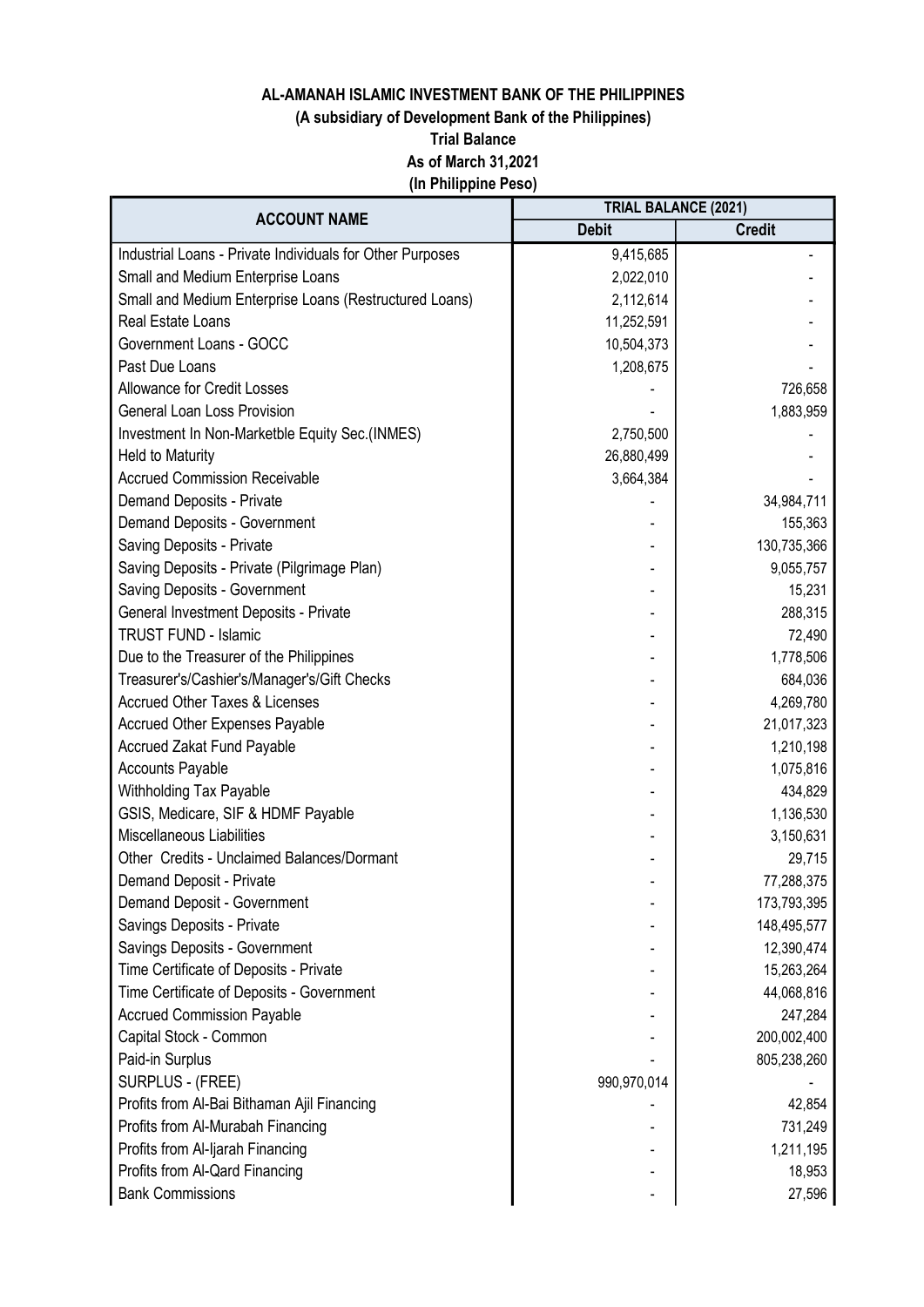# (A subsidiary of Development Bank of the Philippines)

Trial Balance

As of March 31,2021

(In Philippine Peso)

| <b>ACCOUNT NAME</b>                                   | <b>TRIAL BALANCE (2021)</b> |               |
|-------------------------------------------------------|-----------------------------|---------------|
|                                                       | <b>Debit</b>                | <b>Credit</b> |
| Service Charges/Fees                                  |                             | 163,348       |
| Recovery on Charge Off Assets                         |                             | 552,001       |
| Miscellaneous Income                                  |                             | 287,323       |
| Loans to Private Individuals for Other Purposes       |                             | 216,801       |
| Loans to Small and Medium Enterprises                 |                             | 84,899        |
| Government Loans - LGU                                |                             | 195,731       |
| Commission - Trading Account Securities (RRP)         |                             | 260,579       |
| Commission - ODF                                      |                             | 1,081,500     |
| Commission - HTM                                      |                             | 833,136       |
| Commission - Deposit with Local Banks                 |                             | 4,876         |
| General Investment                                    | 665                         |               |
| Compensation - Sal & Wages, Reg                       | 9,346,007                   |               |
| Compensation - Sal & Wages, Overtime                  | 14,450                      |               |
| Fringe Benefits - Employees                           | 467,795                     |               |
| Fringe Benefits - Emp Mid-Yr End Bonus                | 422,254                     |               |
| Fringe Benefits - Emp, Incentive Pay-Other            | 1,167,000                   |               |
| Fringe Benefits - Emp, PERA                           | 575,436                     |               |
| <b>OFB - Directors' Fee's</b>                         | 40,000                      |               |
| GSIS, Medicare, SIF & Pag-ibig Premiums               | 1,228,970                   |               |
| Management & Other Professional Fees                  | 60,200                      |               |
| <b>Fees and Commissions Fees</b>                      | 19,040                      |               |
| Taxes & Licenses-GRT                                  | 97,885                      |               |
| Taxes & Licenses                                      | 427,935                     |               |
| Insurance - PDIC                                      | 477,614                     |               |
| Insurance - Others                                    | 342,074                     |               |
| Depreciation - FFE                                    | 2,350,835                   |               |
| Amortization - Leasehold Rights & Improvements        | 541,691                     |               |
| Amortization - Prepaid Exp/Others                     | 50,145                      |               |
| Rent                                                  | 496,365                     |               |
| Power, Light & Water                                  | 339,026                     |               |
| Fuel & Lubricants                                     | 51,036                      |               |
| Traveling                                             | 32,352                      |               |
| Repair & Maintenance                                  | 48,444                      |               |
| Security, Messengerial, Clerical, Janitorial Services | 2,243,851                   |               |
| Postage, Telephone, Cable & Telegram                  | 1,300,880                   |               |
| Documentary Stamps                                    | 74,524                      |               |
| <b>Stationery &amp; Supplies Used</b>                 | 212,434                     |               |
| <b>Advertising &amp; Publicity</b>                    | 1,500                       |               |
| Representation & Entertainment                        | 30,906                      |               |
| Membership Fees and Dues                              | 18,500                      |               |
| Miscellaneous - Training                              | 59,760                      |               |
| Miscellaneous - Others                                | 15,057                      |               |
| Provision for Probable Losses                         | 330,972                     |               |